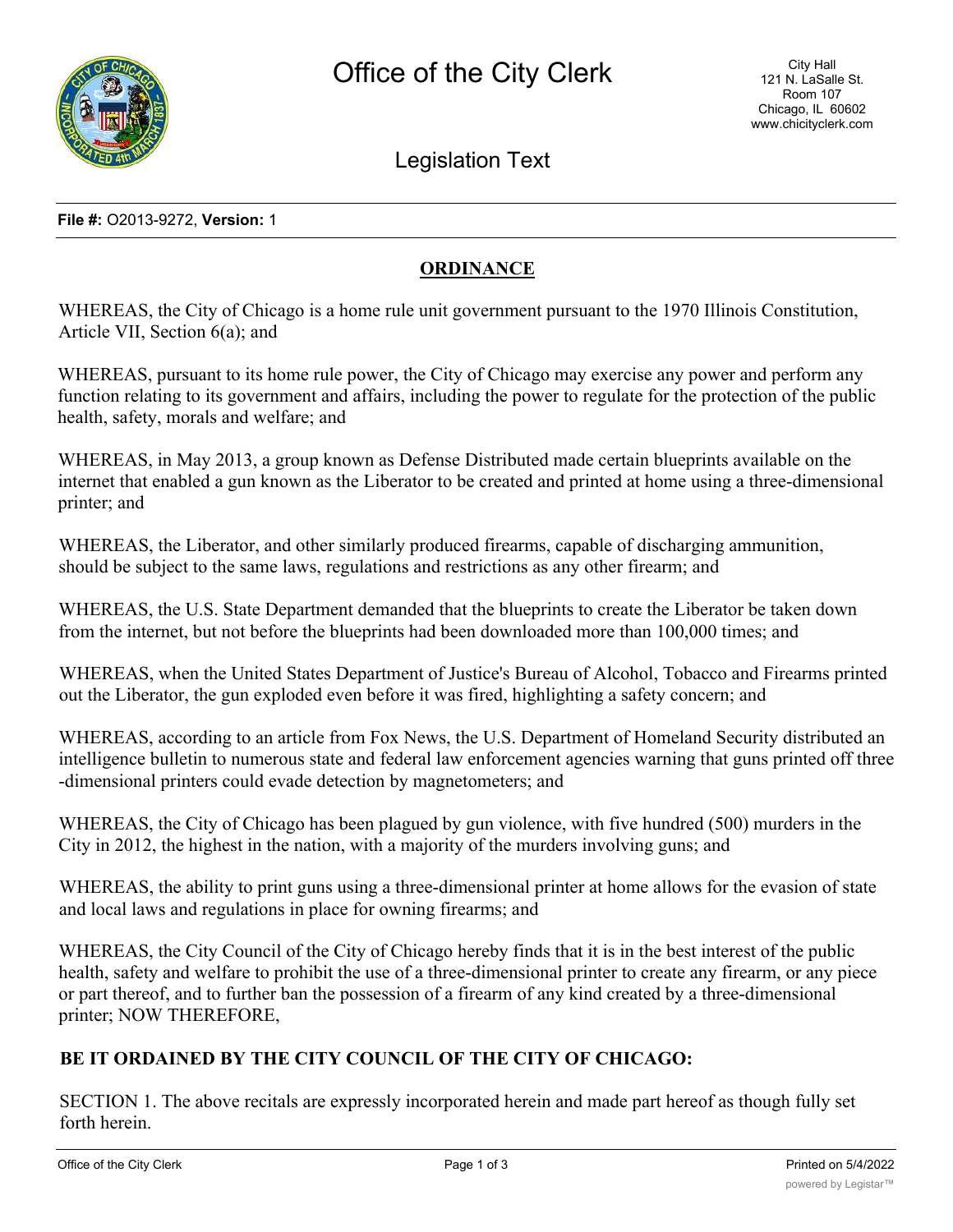SECTION 2. Section 8-20-010 of the Municipal Code of Chicago is hereby amended by inserting the language underscored, as follows:

#### **8-20-010 Definitions.**

For purposes of this chapter the following terms shall apply:

\*\*\*\*\*\*\*\*

*(The previous portions of this section not affected by this amendment, and are not displayed here, for editorial convenience)*

"Safety mechanism" means a design adaption or nondetachable accessory that lessens the likelihood of unanticipated use of the handgun.

"Three-Dimensional Printer" means a computer-driven machine capable of producing a three-dimensional object from a digital model.

"Trigger lock" means a device that when locked in place by means of a key, prevents a potential user from pulling the trigger of the firearm without first removing the trigger lock by use of the trigger lock's key.

## \$\$\$\$\$\$\$\$

*(The remainder of this section not affected by this amendment, and is not displayed here, for editorial convenience)*

SECTION 3. Chapter 8-20 of the Municipal Code of Chicago is hereby amended by inserting a new Section 8- 20-038 as follows:

## **8-20-038 Restrictions on Use of Three-Dimensional Printer to Manufacture Firearms and Possession of Firearms Created by Three-Dimensional Printer.**

a) No person shall use a three-dimensional printer to create any firearm, or any piece or part thereof, unless such person possesses a license to manufacture firearms under Federal law, 18 U.S.C. § 923(a).

b) No person shall possess a firearm of any kind created by a three-dimensional printer.

SECTION 4. Section 8-20-300 of the Municipal Code of Chicago is hereby amended by inserting the language underscored as follows:

#### **8-20-300 Violation - Penalty.**

(a) Unless the enhanced penalty imposed by subsection 8-4-355(b)(2) of this Code applies, any person who violates Section 8-20-060 shall be fined not less than \$1,000.00 nor more than \$5,000.00, and be incarcerated for a term not less than 20 days nor more than 90 days.